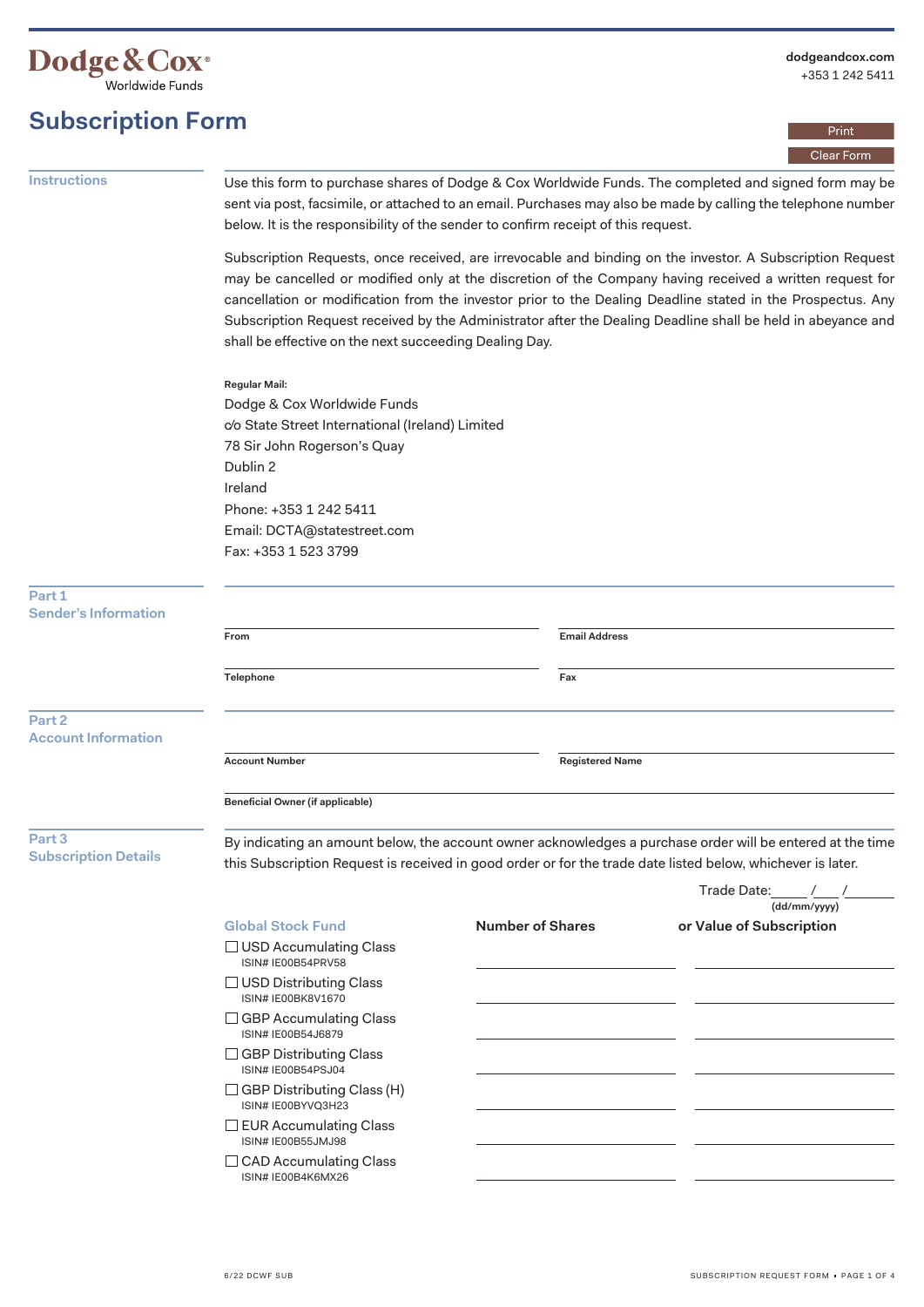#### **Dodge&Cox®** Worldwide Funds

### **Subscription Form**

**Part 3 Subscription Details**  (continued)

#### U.S. Stock Fund **Number of Shares or Value of Subscription**  $\Box$  USD Accumulating Class ISIN# IE00B520HN47  $\Box$  USD Distributing Class ISIN# IE00BKT5YP86  $\Box$  GBP Accumulating Class ISIN# IE00B50M4X14  $\Box$  GBP Distributing Class ISIN# IE00B51BJD26  $\square$  GBP Distributing Class (H) ISIN# IE00BYVQ3J47  $\Box$  EUR Accumulating Class ISIN# IE00B50MWL50 **Emerging Markets Stock Fund Number of Shares or Value of Subscription**   $\Box$  USD Accumulating Class ISIN# IE00BN6JJ043  $\Box$  GBP Accumulating Class ISIN# IE00BN6JJ159  $\Box$  GBP Distributing Class ISIN# IE00BN6JJ266  $\Box$  EUR Accumulating Class ISIN# IE00BN6JJ373 **Global Bond Fund Number of Shares or Value of Subscription**   $\Box$  USD Accumulating Class ISIN# IE00B5568D66  $\Box$  GBP Distributing Class ISIN# IE00B556C015  $\square$  GBP Distributing Class (H) ISIN# IE00BLG2YK48  $\Box$  EUR Accumulating Class  $\Box$  EUR Accumulating Class (H)  $\square$  EUR Distributing Class  $\square$  EUR Distributing Class (H)  $\square$  CHF Distributing Class (H) ISIN# IE00B51Q8R41 ISIN# IE00BLG30W12 ISIN# IE00BLG2YF94 ISIN# IE00BLG2YG02 ISIN# IE00BN6JJ480 NOTE:

Please separate thousands using a comma (example: two million USD = USD 2,000,000.00)

Please separate decimals from whole numbers using a decimal point (example: units 48.567)

Cash to 2 decimal places only and units to 3 decimal places maximum (example: USD 2,000,000.00 or units 48.567)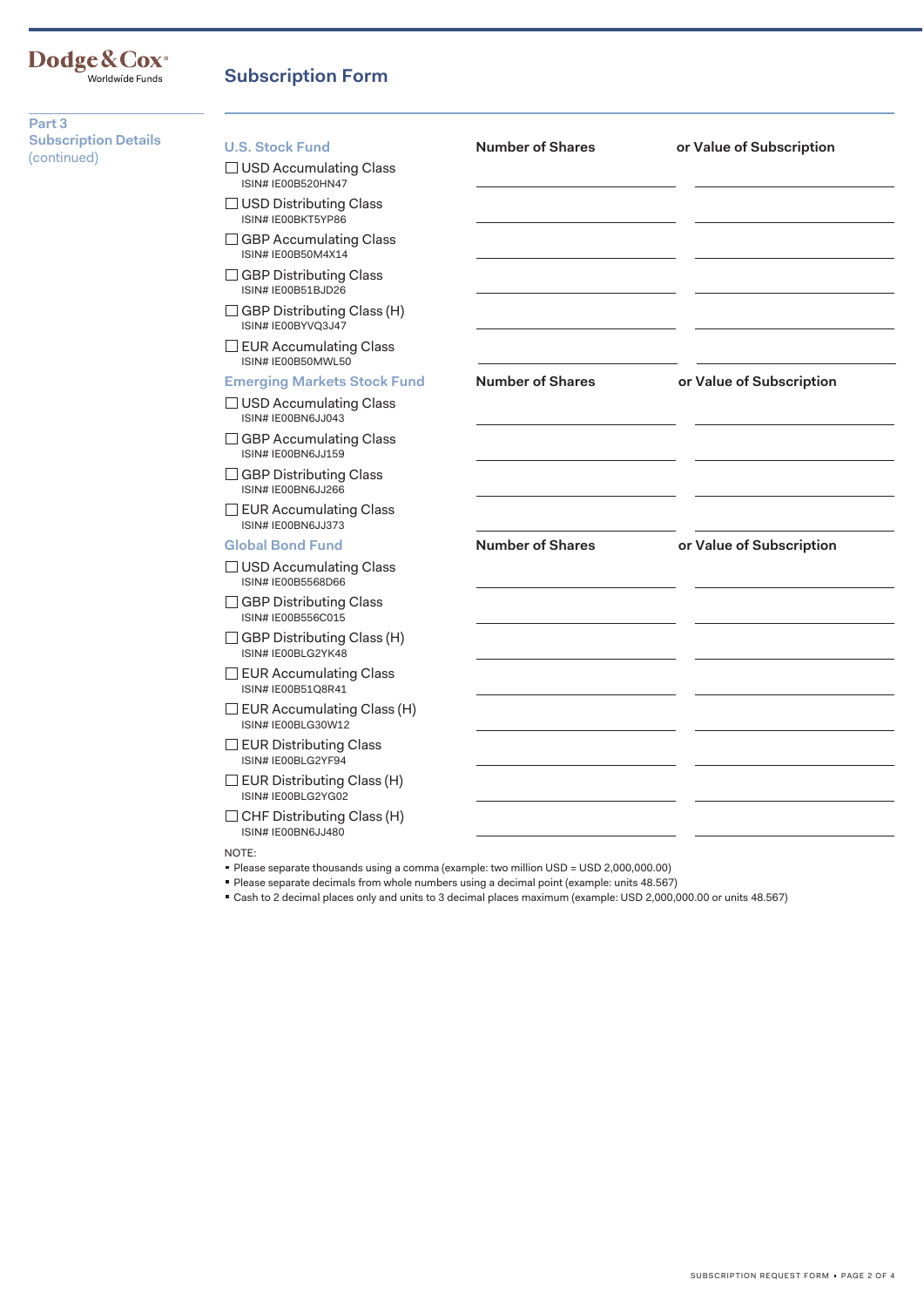

#### **Subscription Form**

**Part 4 Authorised Signatories** 

I hereby represent that I have regular access to the internet. I acknowledge that I have been offered the choice of receiving the Key Investor Information Document (KIID) applicable to the Fund(s) and share class(es) to which I am subscribing on paper and in electronic form by means of a website and hereby specifically consent to receiving the KIID in electronic form by accessing the latest version of the document online at [dodgeandcoxworldwide.com/prospectus.asp](https://dodgeandcoxworldwide.com/prospectus.asp) (or such other website address as may be notified to me from time to time).

I hereby acknowledge that I have received on paper or accessed by electronic means the KIID. I also consent to accessing the KIID by electronic means before making any subsequent and/or future subscriptions for Shares in any share class and/or Fund.

I hereby acknowledge and consent that, except where otherwise required by law, this Account Application, all related documents, and statements of my account will be drafted and provided to me only in English.

Where I am acquiring the Shares for or on behalf of any person in my capacity as a sub-distributor of the Company, I certify that prior to accepting any order for the acquisition of Shares, I will ensure that the investor will be provided with the current KIID for the relevant share class. Where permitted by applicable law, "provided" shall include informing the investor of the applicable website where the KIID may be obtained, which is [dodgeandcoxworldwide.com/prospectus.asp](https://dodgeandcoxworldwide.com/prospectus.asp) (or such other website address as may be notified to me from time to time).

I acknowledge that I may at any time request a hard copy of any such documentation from the Company and/ or revoke, in writing or other authorised manner, the consent given to receive such information electronically.

| Signature         |       | Date (dd/mm/yyyy) |
|-------------------|-------|-------------------|
| <b>Print Name</b> | Title |                   |
|                   |       |                   |
| Signature         |       | Date (dd/mm/yyyy) |